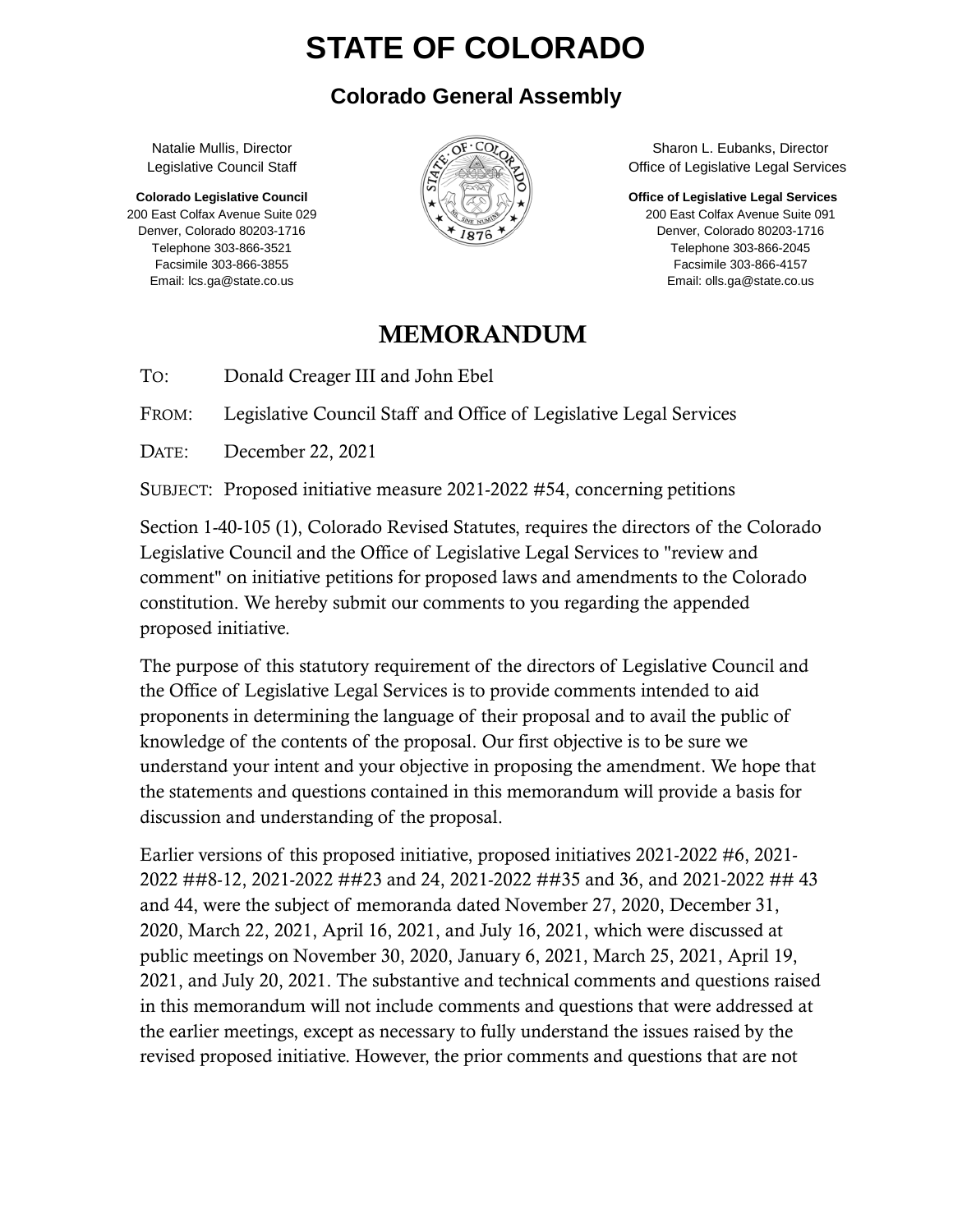restated here continue to be relevant and are hereby incorporated by reference in this memorandum.

### Purposes

The major purposes of the proposed amendment to the Colorado Revised Statutes appear to be:

- 1. To modify the following aspects of the petition process: Filing procedures, deadlines, government administration, signature form and review, number of signatures required, protest and appeals, voter information, enforcement, and election timing;
- 2. To extend initiatives and referenda to counties and other local governments;
- 3. To restrict the Colorado General Assembly's authority to make bills petition exempt; and
- 4. To allow laws enacted by initiative to be changed only by another initiative.

## Substantive Comments and Questions

The substance of the proposed initiative raises the following comments and questions:

- 1. How does the single-subject requirement of article V, section 1 (5.5) of the Colorado constitution interact with the requirements of proposed section 1-40- 137 sec. 1 (1) that "protests of ballot titles, and to enforce the single subject rule… shall be filed… *only* two days after setting" and that "[o]nly timely court decisions may reset ballot titles and remove subjects"?
- 2. Article V, section 1 (6) of the Colorado constitution states that "[t]he petition shall consist of sheets having such general form printed or written at the top thereof as shall be designated or prescribed by the secretary of state." Does this contradict the requirement of proposed section 1-40-137 sec. 1 (2), which limits what must be on the "entry lines"?
- 3. Proposed section 1-40-137 sec 1. (2) states in relevant part that "[r]equired entries shall be 5% of active district registered electors, up to 120,000 entries at first." This likely contradicts the requirements of article V, section 1 (2), (2.5), and (3) of the Colorado constitution which require, in addition to other requirements, that the number of entries equal "at least five percent of the total number of votes cast for all candidates for the office of secretary of state at the previous general election." If there is a contradiction, would the requirement in

s:\public\ballot\2021-2022cycle\review and comment memos\2021-2022 #54.docx